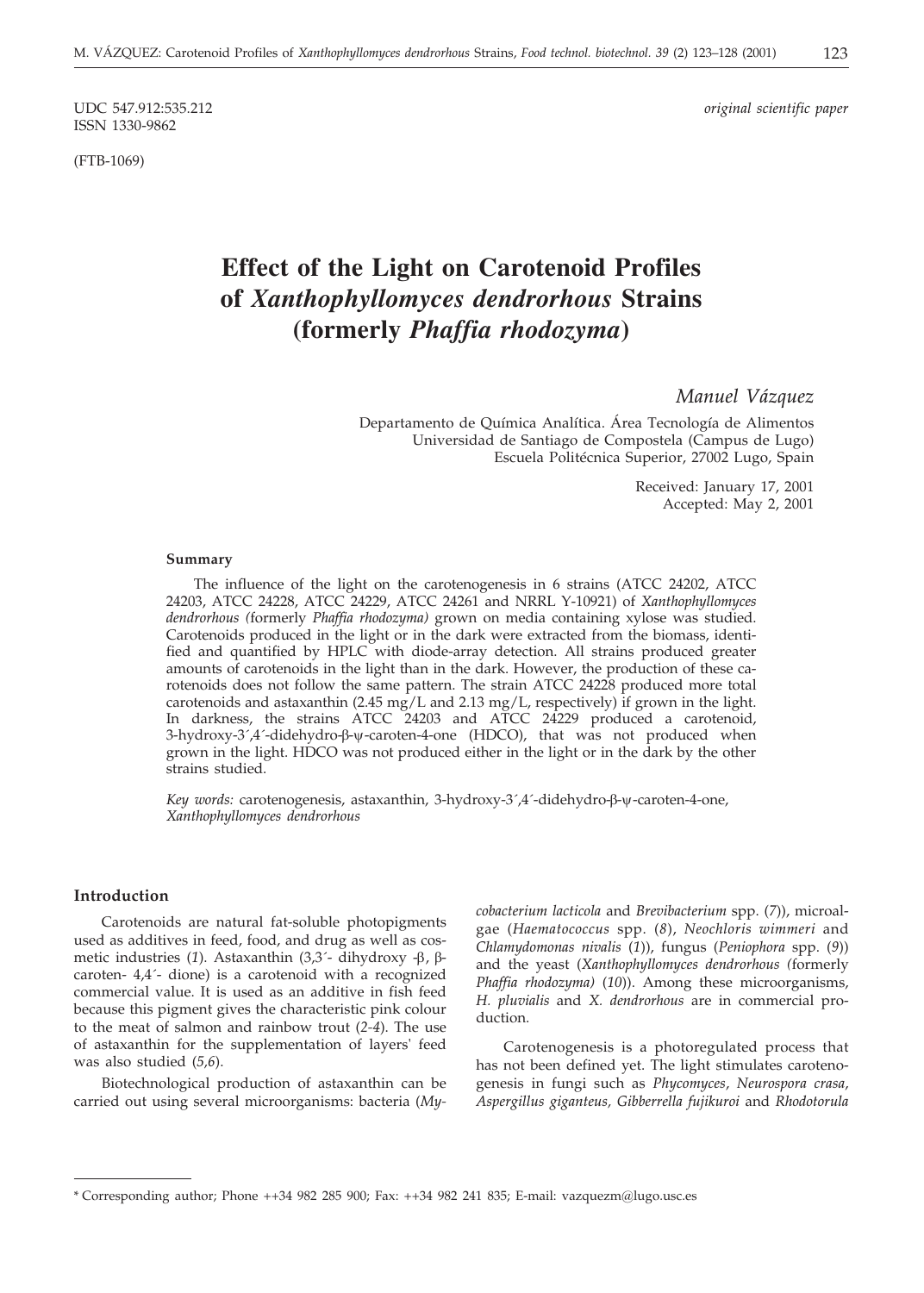*minuta,* but inhibits it in *Trichophyton mentagrophytes* and *Blakeslea trispora* (*11*).

In recent years, the production of astaxantin by *X. dendrorhous* has been studied by many researchers, but just few studies have been published about the photoregulation of the carotenoid production by *X. dendrorhous* (*11-15*).

*X. dendrorhous* can grow on a variety of carbon sources such as hexoses, pentoses and disaccharides. The influence of carbon source on the carotenoid profiles has been studied (*16*). In this work, it was shown that xylose is the carbon source that allows obtaining higher astaxanthin concentrations. Xylose is a pentose that can be easily obtained by hydrolysis of lignocellulosic materials such as wood, straw and agricultural wastes.

This paper deals with the effect of the light on the content and carotenoids profile of several strains of *X. dendrorhous* grown on the media that contained xylose.

#### **Material and Methods**

# *Microorganisms*

Freeze-dried broths of wild *X. dendrorhous* strains were obtained from the American Type Culture Collection (Rockville, Maryland, USA) or from the Agricultural Research Service Culture Collection (Peoria, Illinois, USA). Microorganisms were maintained on agar plates at 4 °C, and transferred monthly. The agar plates had the following composition: 5  $g/L$  peptone, 3  $g/L$ yeast extract,  $3 g/L$  malt extract,  $10 g/L$  xylose and  $20$ g/L agar.

#### *Cultivation conditions*

Proliferation experiments were carried out during 7 days at 22 °C in orbital shakers (agitation speed: 200 rpm) using 50 mL Erlenmeyer flasks with 20 mL culture medium. The culture medium contained: 5 g/L peptone, 3  $g/L$  yeast extract, 3  $g/L$  malt extract and 10  $g/L$ xylose. Fermentations were conducted in the dark or under constant illumination (500 lux) provided by cool white fluorescent lamps (BRL840 11W, Mazda, Poland). Duplicate experiments and triplicate analysis were performed and the mean results are reported.

#### *Analytical methods*

Samples were withdrawn from the fermentation media and centrifuged (4500 $\times$ g, 10 min). The supernatants were analysed by HPLC with RI detection for substrate and metabolic co-products (*17*). Pellets were washed twice with a solution of 9  $g/L$  sodium chloride in deionised water and centrifuged again. A part of cells was dried at 102 °C for 48 h, in order to allow the calculation of the biomass concentration on dry weight basis. The remained fraction of cells was used for carotenoid analysis by means of sequential steps of DMSO treatments for disrupting cell walls (*18*) and hexane extraction (*19*). Samples from the hexane phase were analysed by HPLC with Diode-Array Detection (DAD) using the following analysis conditions; column: Merck LiChrosorb Si 60, oven temperature: 30 °C, gradient elution

(flow rate = 1 mL min<sup>-1</sup>; mobile phase: 100  $%$  hexane during 1 min; change up to 50 % hexane-50 % ethyl acetate in 2 min, this last concentration remaining constant during 6 additional min). Carotenoids were identified by their retention times and by comparison of the spectral features with those of pure compounds or with reported data. *All*-*trans*-astaxanthin and echinenone standards were kindly provided by Hoffmann-LaRoche (Basel, Switzerland). All the carotenoids were integrated using *all*-*trans*-astaxanthin as a standard, providing a carotenoid concentration »equivalent in astaxanthin«.

#### **Results and Discussion**

*X. dendrorhous* strains ATCC 24202, ATCC 24203, ATCC 24228, ATCC 24229, ATCC 24261 and NRRL Y-10921 are potential candidates for the biotechnological production of commercially valuable carotenoids. A systematic experimentation was carried out in order to establish the concentration and the carotenoids profile of the strains mentioned cultured in the dark or in the light.

Table 1 shows the results obtained from cells of strain ATCC 24202 grown in the dark or in the light. Biomass concentration was lightly increased in the dark. Biomass yield  $(Y_{x/s})$  was from 0.41 to 0.46 g/g.

| Table 1. Effect of illumination on the strain ATCC 24202 |  |
|----------------------------------------------------------|--|
| grown in a medium containing xylose                      |  |

|                              | In the light<br>$(500 \text{lux})$ | In the<br>dark |
|------------------------------|------------------------------------|----------------|
| Biomass $(g/L)$              | 8.2                                | 9.2            |
| $X$ ylitol $(g/L)$           | 2.3                                | 2.1            |
| Astaxanthin $(mg/L)$         | 1.70                               | 1.11           |
| Echinenone $(mg/L)$          | 0.00                               | 0.05           |
| 3-hydroxyechinenone $(mg/L)$ | 0.11                               | 0.21           |
| $HDC$ (mg/L)                 | 0.24                               | 0.25           |
| Canthaxanthin $(mg/L)$       | 0.04                               | 0.05           |
| Total carotenoids $(mg/L)$   | 2.09                               | 1.70           |

Xylitol was found in the medium at the end of the fermentation because it is an intermediate of xylose metabolism. The co-production of xylitol and astaxanthin by *X. dendrorhous* on xylose-containing media has been previously reported (*16,20*). Xylitol was not affected by the light.

The main carotenoid produced was astaxanthin, followed by HDC and 3-hydroxyechinenone. Astaxanthin concentration was increased up to 65 % in the light, compared to the one obtained in cells grown in the dark. Other carotenoids, such as canthaxanthin (0.05  $mg/L$ ) and echinenone (0.05 mg/L), were detected in small concentrations in cells grown in the dark. Echinenone was not detected in cells grown in the light.

Table 2 shows the results obtained for the strain ATCC 24203.  $Y_{x/s}$  for this strain was lower than for ATCC 24202.  $Y_{x/s}$  was also affected by the light (0.39 in the light and 0.25 in the dark). Fig. 1 shows chromatograms of carotenoid extracts from ATCC 24203 cells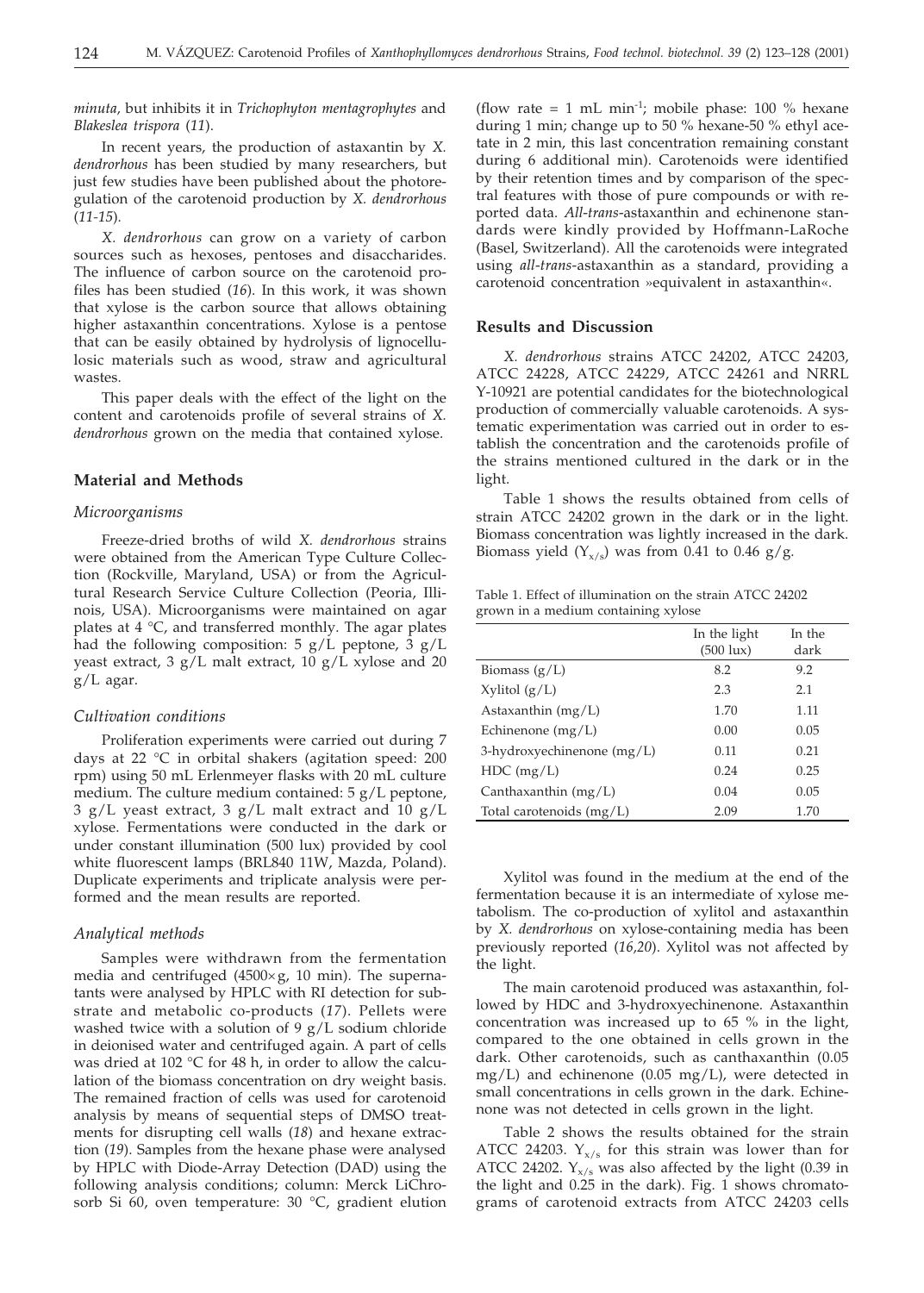grown on xylose in the light or in the dark. Important differences in the profile of carotenoids can be observed. Astaxanthin, 3-hydroxyechinenone and HDC were produced in the light. However, the astaxanthin concentration was decreased up to 91 % in the dark. 3-hydroxyechinenone and HDC were not produced in the dark, but a new carotenoid 3-hydroxy-3´,4´-didehydro-β-ψ--caroten-4-one (HDCO) was generated.

Table 2. Effect of the illumination on the strain ATCC 24203 in medium containing xylose

|                              | In the light<br>$(500 \text{lux})$ | In the dark |
|------------------------------|------------------------------------|-------------|
| Biomass $(g/L)$              | 7.8                                | 5.1         |
| $X$ ylitol $(g/L)$           | 1.7                                | 2.3         |
| Astaxanthin $(mg/L)$         | 1.75                               | 0.15        |
| HDCO (mg/L)                  | 0.00                               | 0.56        |
| 3-hydroxyechinenone $(mg/L)$ | 0.10                               | 0.00        |
| $HDC$ (mg/L)                 | 0.22                               | 0.00        |
| Total carotenoids $(mg/L)$   | 2.07                               | 0.71        |

HDCO was identified by comparing the retention time and the UV-vis spectrum with data reported in the literature (*12,21*) because commercial HDCO is not available. Fig. 2 shows UV-vis spectra of astaxanthin and HDCO obtained from the isolated compounds. Important differences in maximum absorbance values of both astaxanthin and HDCO spectra can be observed. HDCO was detected first in *X. dendrorhous* by Johnson and Lewis (*10*), but these authors did not mention that the light affects the synthesis of this carotenoid. The values reported in Table 2 show that HDCO is synthesized only by ATCC 24203 in the dark.

Table 3 shows the results obtained for the strain ATCC 24228. High  $Y_{x/s}$  was obtained in the light (0.46  $g/g$ ). The Y<sub>x/s</sub> obtained in the dark was lower (0.33  $g/g$ ). Low concentrations of xylitol were obtained as described in the above reported strains.

Table 3. Effect of the illumination on the strain ATCC 24228 grown in a medium containing xylose

|                              | In the light<br>$(500 \text{lux})$ | In the<br>dark |
|------------------------------|------------------------------------|----------------|
| Biomass $(g/L)$              | 9.3                                | 6.7            |
| $Xv$ litol $(g/L)$           | 1.1                                | 2.6            |
| Astaxanthin $(mg/L)$         | 2.13                               | 1.38           |
| 3-hydroxyechinenone $(mg/L)$ | 0.09                               | 0.13           |
| $HDC$ (mg/L)                 | 0.23                               | 0.21           |
| Total carotenoids $(mg/L)$   | 2.45                               | 1.72           |

Astaxanthin, 3-hydroxyechinenone and HDC were synthesized. The light affected the synthesis of astaxanthin. The concentration of astaxanthin was 2.13 mg/L in the light and 1.38 mg/L in the dark. The astaxanthin concentration obtained for the strain ATCC 24228 in the light was the highest reported in this work. The value of astaxanthin concentration in the cells was also the highest reported in this work (263 mg carotenoids/kg biomass). 3-hydroxyechinenone and HDC were not affected by the light.

Table 4 shows the results for the strain ATCC 24229. The  $Y_{x/s}$  scarcely changed during illumination (0.35 g/g in the light and  $0.38$  g/g in the dark). However, xylitol concentration was duplicated when the fermentation was carried out in the light.

Table 4. Effect of the illumination on the strain ATCC 24229 grown in a medium containing xylose

|                              | In the light<br>(500 lux) | In the dark |
|------------------------------|---------------------------|-------------|
| Biomass $(g/L)$              | 7.0                       | 7.7         |
| $Xv$ litol $(g/L)$           | 4.2                       | 2.1         |
| Astaxanthin $(mg/L)$         | 0.70                      | 0.00        |
| $HDCO$ (mg/L)                | 0.00                      | 0.75        |
| Echinenone (mg/L)            | 0.00                      | 0.00        |
| 3-hydroxyechinenone $(mg/L)$ | 0.06                      | 0.00        |
| Canthaxanthin $(mg/L)$       | 0.08                      | 0.00        |
| Total carotenoids $(mg/L)$   | 0.84                      | 0.75        |

Astaxanthin, 3-hydroxyechinenone and HDC were synthesized in the light. HDCO was the only carotenoid synthesized in the dark. Fig. 3 shows chromatograms of carotenoid extracts from the strain ATCC 24229 grown in the light or in the dark. HDCO is synthesized in the dark like in the strain ATTC 24203. This confirms that darkness is needed to synthesize HDCO.

Table 5 shows the results for the strain ATCC 24261. This strain was the least influenced by the light. Insignificant variations were observed in the values for biomass and xylitol concentrations. The carotenoid profile was constituted by astaxanthin, HDC and 3-hydroxyechinenone. The astaxanthin concentration in the light was doubled compared with the value obtained in the dark.

Table 5. Effect of the illumination on the strain ATCC 24261 grown in a medium containing xylose

|                              | In the light<br>$(500 \text{lux})$ | In the dark |
|------------------------------|------------------------------------|-------------|
| Biomass $(g/L)$              | 5.7                                | 6.8         |
| $Xv$ litol $(g/L)$           | 4.6                                | 4.5         |
| Astaxanthin $(mg/L)$         | 1.17                               | 0.61        |
| 3-hydroxyechinenone $(mg/L)$ | 0.06                               | 0.14        |
| $HDC$ (mg/L)                 | 0.17                               | 0.22        |
| Total carotenoids $(mg/L)$   | 1.40                               | 0.97        |

Table 6 shows the results obtained for the strain NRRL Y-10921. Compared with the strains mentioned, this strain showed the smallest  $Y_{x/s}$ , 0.28 g/g in the light and  $0.22$  g/g in the dark. However, xylitol concentration is very high in the cells grown in the light (7.3 g/L). The value obtained in the dark was  $4.2 g/L$ . Xylitol is also a product of interest for food industry. Further studies are needed to evaluate the co-production of astaxanthin and xylitol.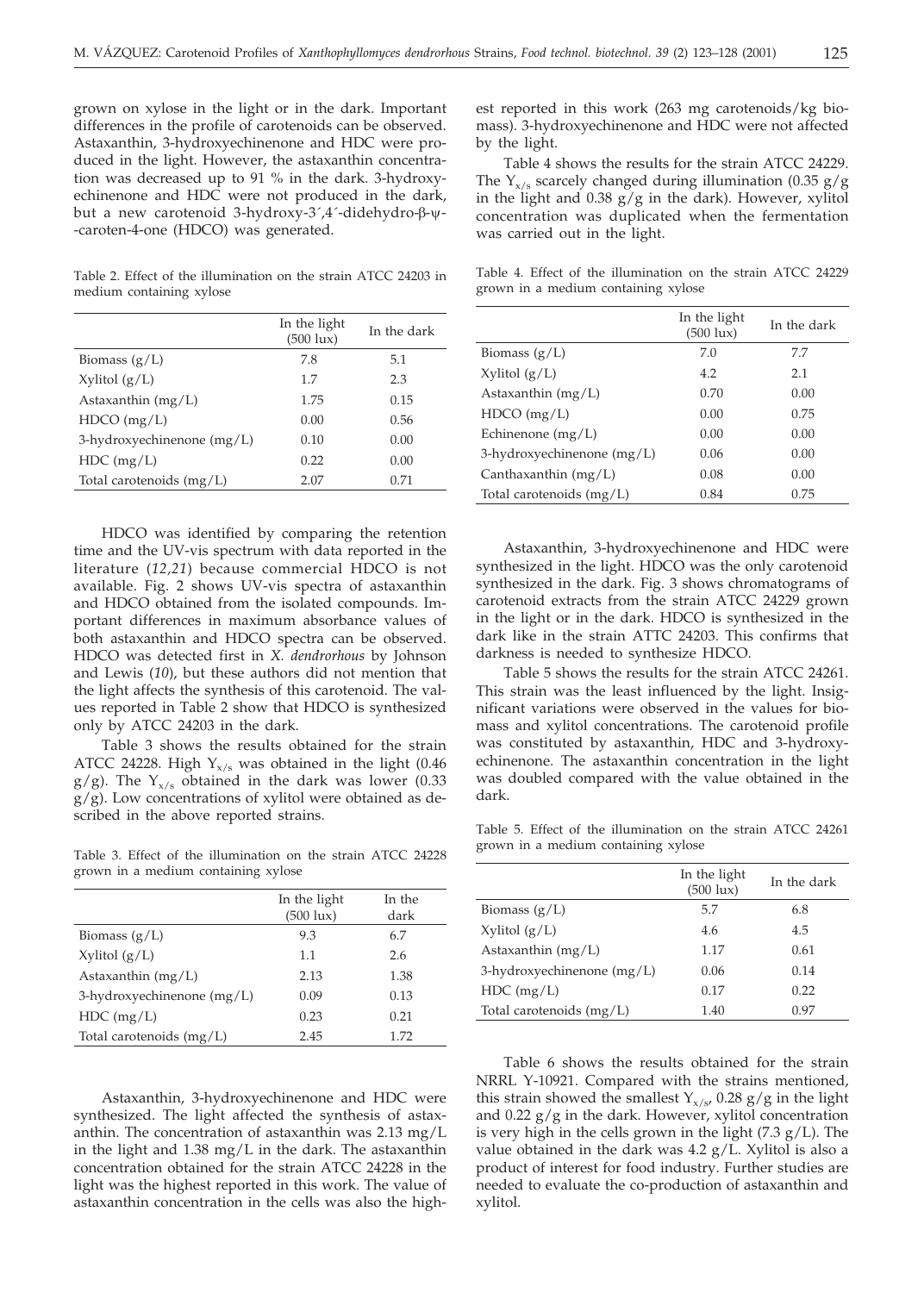

**Fig. 1. HPLC chromatograms of carotenoids from ATCC 24203 cell extracts of the strain cultured in the media containing xylose:** a) in the light; b) in the dark



**Fig. 2. UV-vis spectra of carotenoids from ATCC 24203 cell extracts:** a) 3-hydroxy-3´,4´-didehydro-β-ψ-caroten-4-one (HDCO); b) astaxanthin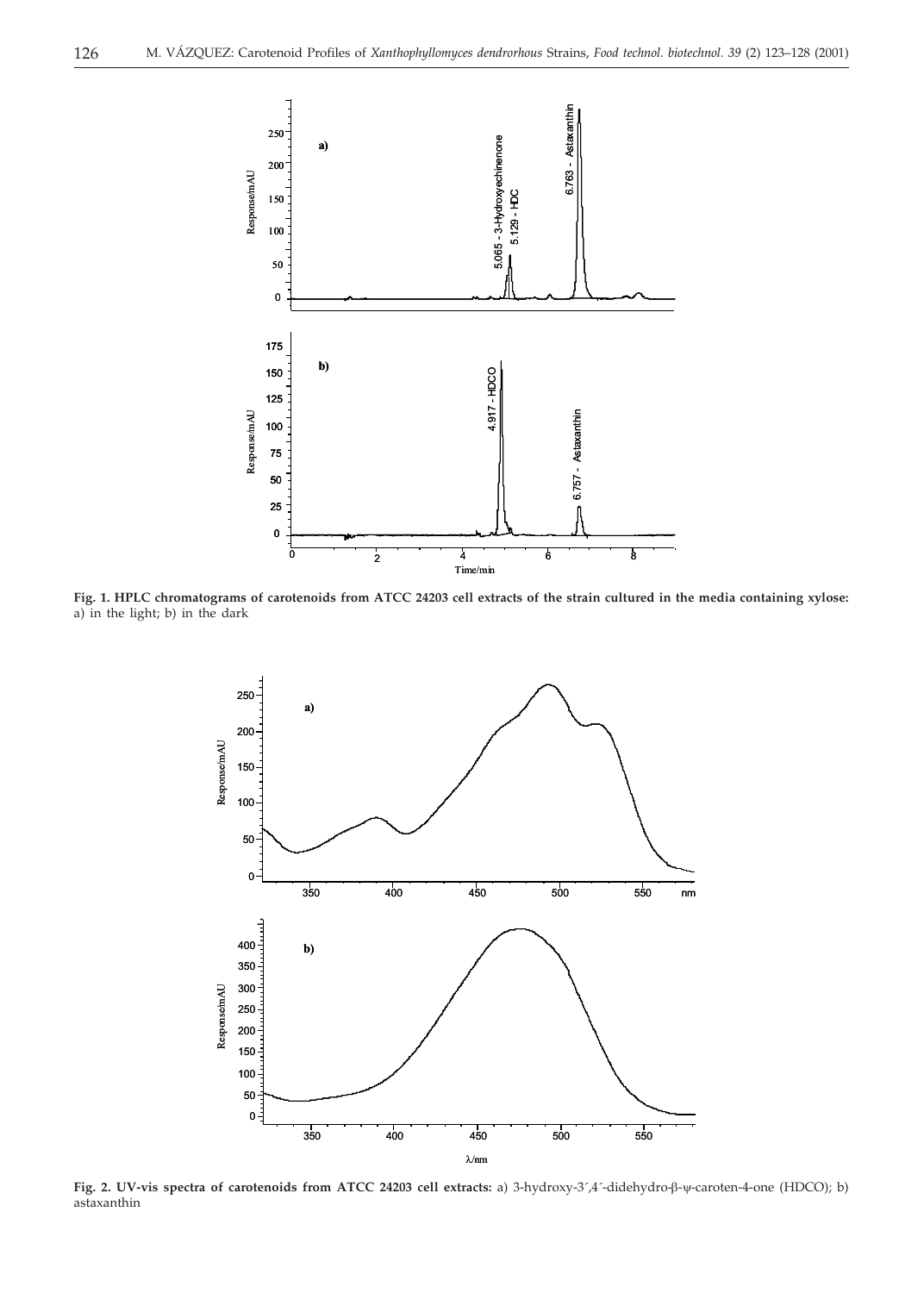

**Fig. 3. HPLC chromatograms of carotenoids from ATCC 24229 cell extracts of the strain cultured in the media containing xylose:** a) in the light; b) in the dark

Table 6. Effect of the illumination on the strain NRRL Y-10921 grown in a medium containing xylose

|                              | In the light<br>$(500 \text{lux})$ | In the dark |
|------------------------------|------------------------------------|-------------|
| Biomass $(g/L)$              | 5.7                                | 4.5         |
| $X$ ylitol $(g/L)$           | 7.3                                | 4.2         |
| Astaxanthin $(mg/L)$         | 1.38                               | 1.00        |
| 3-hydroxyechinenone $(mg/L)$ | 0.04                               | 0.05        |
| $HDC$ (mg/L)                 | 0.07                               | 0.08        |
| Total carotenoids (mg/L)     | 1.49                               | 1.13        |

The carotenoid profile was constituted by astaxanthin, HDC and 3-hydroxyechinenone. Astaxanthin synthesis was also affected by the light in the strain NRRL Y-10921. Astaxanthin concentration in the light was 1.38 mg/L and 1.00 mg/L in the dark. 3-hydroxyechinenone and HDC were not affected by the light.

# **Conclusions**

Our study indicates that all strains are not affected by the light in the same way. However, all strains synthesize higher amounts of total carotenoids in the light than in the dark.

The illumination influences not only total carotenoid concentrations, but also the carotenoid profile, biomass and xylitol concentrations.

Among the studied strains, ATCC 24228 grown in the light produced more carotenoid and astaxanthin, 2.45 mg/L and 2.13 mg/L, respectively.

The strains ATCC 24229 and ATCC24203 can produce HDCO. HDCO is a carotenoid with potential use as food pigment. The fact that HDCO was the only carotenoid produced by a yeast is an important advantage for industrial production since no separation of carotenoids is needed.

### *Acknowledgements*

Authors are grateful to Hoffmann-LaRoche (Basel, Switzerland) for samples of astaxanthin and echinenone.

#### **References**

- *1.* E. A. Johnson, W. A. Schroeder, *Adv. Biochem. Eng. 53* (1995) 119-178.
- *2.* E. A. Johnson, T. G. Villa, M. J. Lewis, *Aquaculture, 20* (1980) 123–134.
- *3.* B. Bjerkeng, T. Storebakken, S. Liaaen-Jensen, *Aquaculture, 91* (1990) 153–163.
- *4.* S. Sigurgisladottir, C. C. Parrish, S. P. Lall, *Food Res. Int. 27* (1994) 23–32.
- *5.* A. O. Dike, F. Lettner, W. Zollitsch, *Archiv fur Geflügelkunde, 5* (1992) 205–210.
- *6.* E. A. Johnson, M. J. Lewis, C. R. Grau, *Poultry Sci. 59* (1980) 1777–1782.
- *7.* K. L. Simpson, T. Katayama, C. O. Chichester: Carotenoids from microorganisms. In: *Carotenoids as Colorants and Vita-*